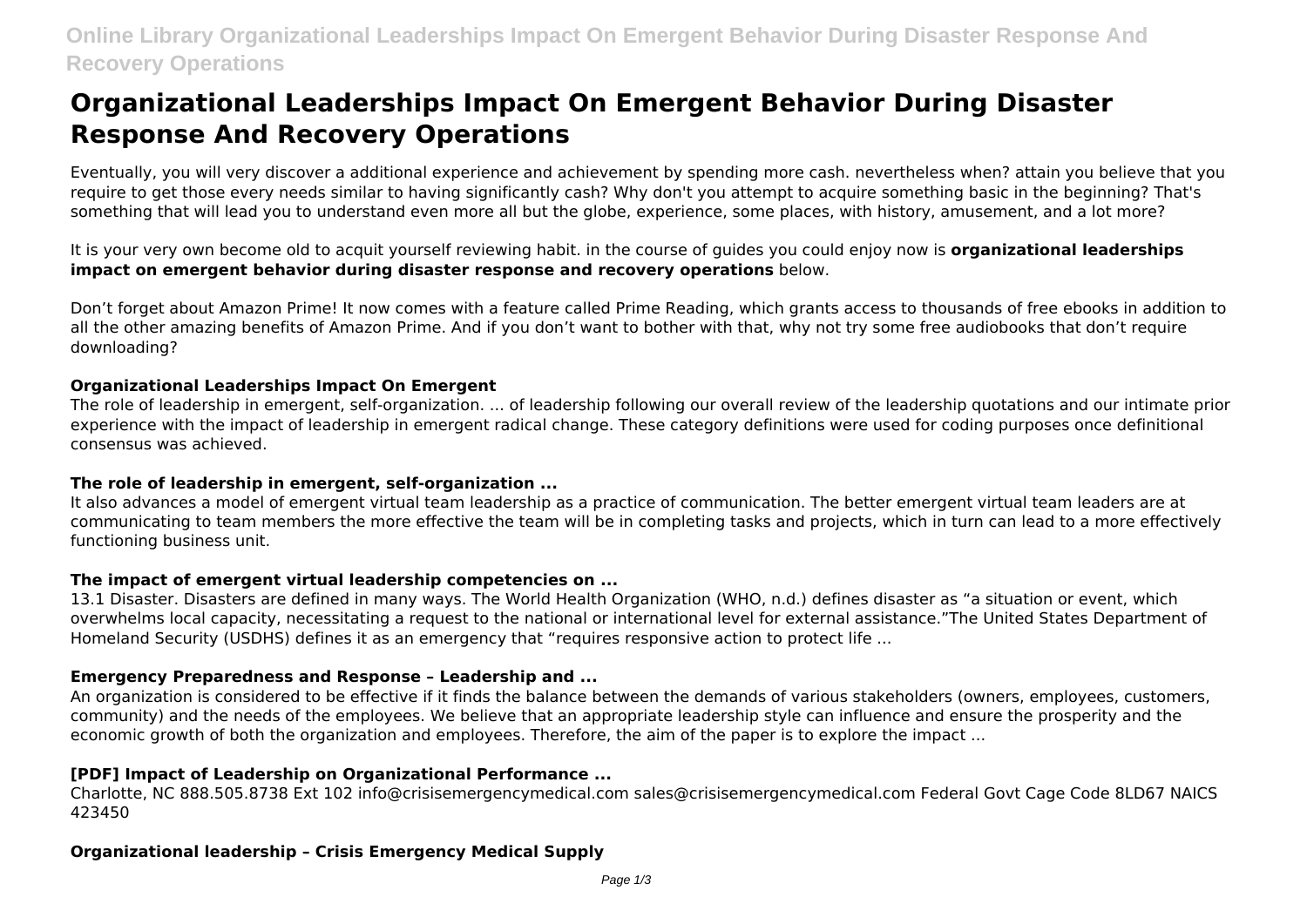# **Online Library Organizational Leaderships Impact On Emergent Behavior During Disaster Response And Recovery Operations**

A 12-month immersive experience for senior level executives and high potential leaders to support catalytic change, strategic organizational impact and high performance.

#### **Leadership Development, Organizational Change ... - Emergent**

Leadership is one of the key determinants associated with the success and failure of any organization. Leadership style is the manner in which people are directed and motivated by a leader to achieve organizational goals. This study examines the impact of leadership styles on the organizational performance. The focus was on six major leadership styles -transformational, transactional ...

#### **[PDF] Impact of Leadership Styles on Organizational ...**

The Impact of Organizational Culture on Leadership Burnout Williams, Michael D. Frontiers of Health Services Management: Winter 2018 - Volume 35 - Issue 2 - p 34–37

# **The Impact of Organizational Culture on Leadership Burnout ...**

By understanding the impact of transformational leadership on these outcomes, transformational leaders can influence employee behavior so that the behavior has a positive impact on the organization. Transformational leadership theory has captured the interest of many researchers in the field of organizational leadership over the past three decades.

# **Transformational Leadership: The Impact on Organizational ...**

The Impact of Organizational Culture and Leadership Style on Job Satisfaction and Employee Performance. Romi Ilham . STIE Perbanas Surabaya, Accounting . Department, Surabaya, Indonesia Email: romi\_ilham. @perbanas.ac.id. Abstract—The purpose of this study is to determine the impact of organizational culture and leadership style on job

#### **The Impact of Organizational Culture and Leadership Style ...**

Leadership is effective for performance, because both the concept of leadership and performance are multi-faceted. However it is difficult to investigate how leadership affects performance over time. Empirical studies have mostly established positive connections between leadership and organizational performance, although impact extent differs significantly.

#### **An empirical analysis of the impact of organizational ...**

The leadership qualities of physician supervisors appear to impact the well-being and satisfaction of individual physicians working in health care organizations. These findings have important implications for the selection and training of physician leaders and provide new insights into organizational factors that affect physician well-being.

#### **Impact of Organizational Leadership on Physician Burnout ...**

The relationship between organizational culture and leadership is especially important for industry due to its impact on both change and safety.

#### **(PDF) Organizational Culture and Leadership's Impact on a ...**

Visaara is a learning hub for changemakers, launched by IIM Bangalore, India's premier management institute, in partnership with Phicus Social Solutions. It offers a host of online and offline content and resources to build the capability of changemakers.

# **Organization and leadership development for Social Impact ...**